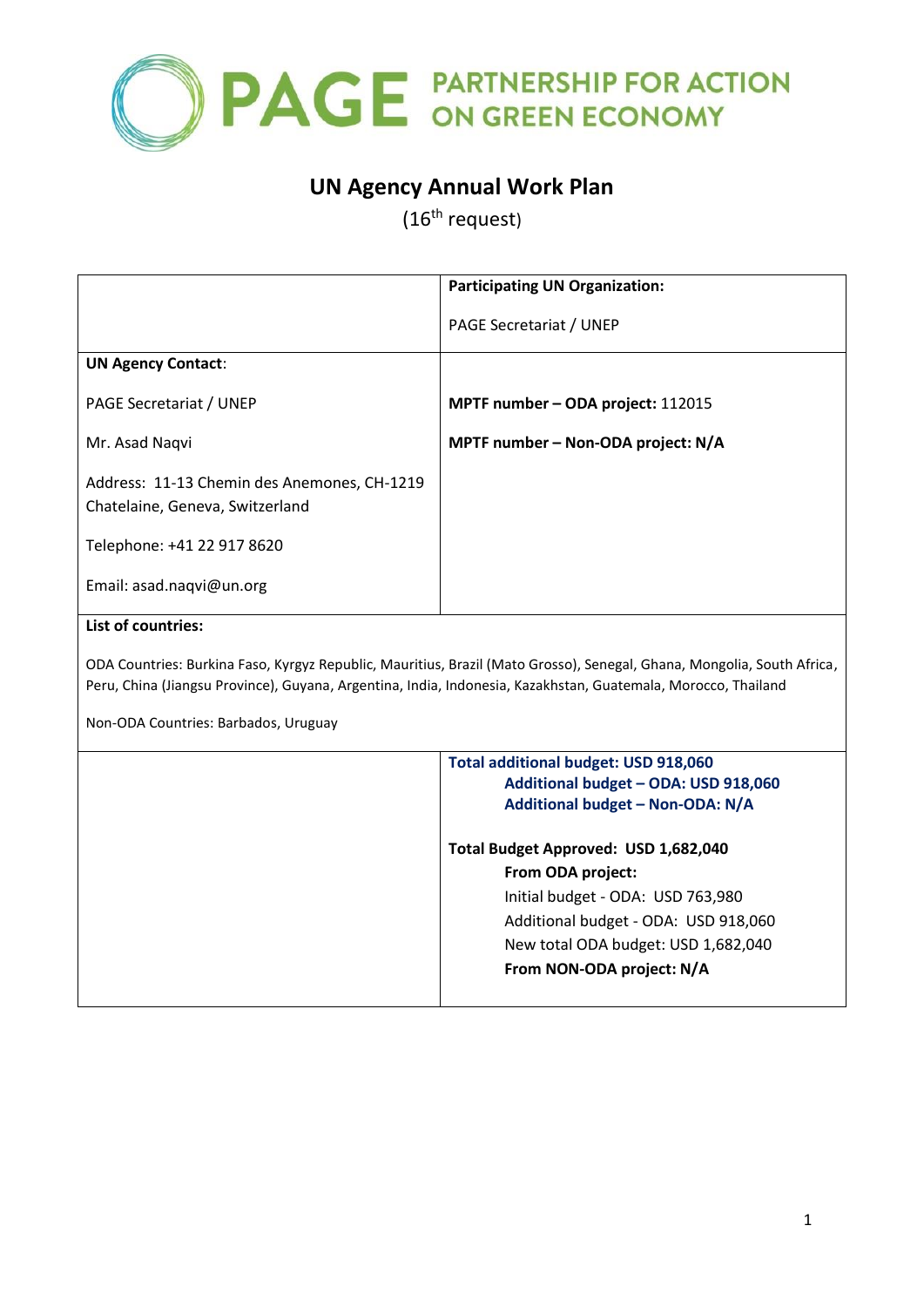| <b>Duration</b>                       |
|---------------------------------------|
| Project Start Date: 1 September 2018  |
| Project End Date: 31 December 2022    |
| Total duration (in months): 52 months |
|                                       |
|                                       |

| <b>SIGNATURES</b>                                                                 |  |  |  |  |
|-----------------------------------------------------------------------------------|--|--|--|--|
| <b>Participating UN Organization</b>                                              |  |  |  |  |
| Name of Representative: Ligia Noronha, Director, Economy Division                 |  |  |  |  |
| Digitally signed<br>Signature<br>by Ligia Noronha<br>Date: 2021-04-13<br>21:33:26 |  |  |  |  |
| Name of Agency: United Nations Environment Programme                              |  |  |  |  |
| Date & Seal 13 April 2021                                                         |  |  |  |  |
| <b>Management Board</b>                                                           |  |  |  |  |
| Name: Vic van Vouren, Director, Enterprises Department, ILO                       |  |  |  |  |
| Signat                                                                            |  |  |  |  |
| Chair, RAGE Ivianagement Board                                                    |  |  |  |  |
| Date & Seal                                                                       |  |  |  |  |

 $\overline{\phantom{0}}$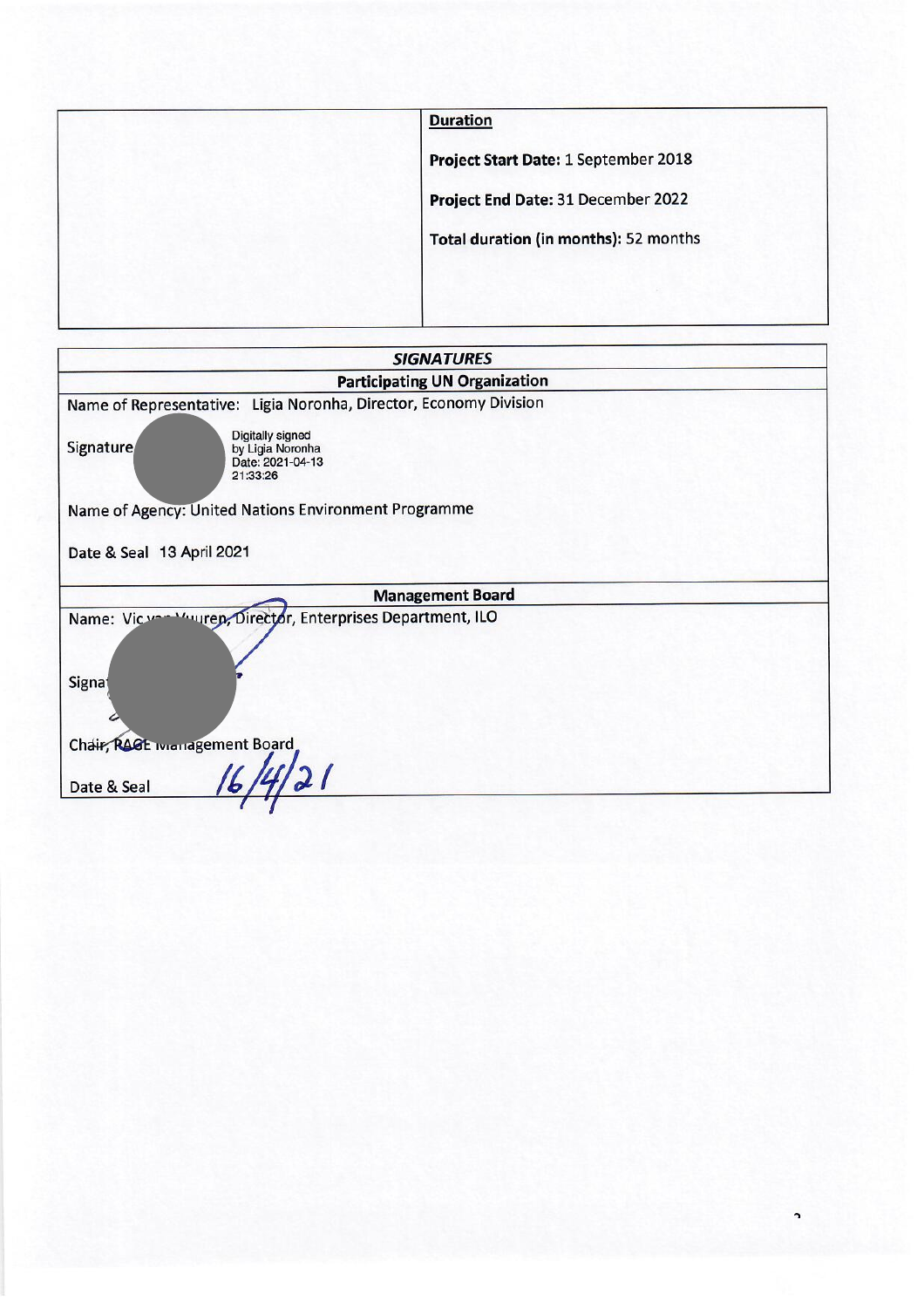## **UN Agency Work Plan**

#### **PAGE Secretariat - United Nations Environment Programme**

**Activities under 2021-2022 Workplan**

#### **A. ODA-Project**

The following outputs and activities describe how UNEP will provide the PAGE Secretariat Services. from the ODA project.

#### **Project management**

**Total direct costs: USD 858,000**

#### *PAGE Secretariat Services for 2021-2022*

This workplan includes the allocations from the PAGE Multi-Partner Trust Fund to the PAGE Secretariat, hosted in UNEP, to provide the delivery of Secretariat Services beyond mid-2021, under the overall workplan 2021-2022. The allocation will contribute to supporting the main staff positions in the PAGE Secretariat and additional consultant services for specific tasks.

The allocation will contribute to ensuring the following key functions of the PAGE Secretariat:

- Conduct programme and financial planning, including the coordination of work planning processes for PAGE partner countries as well as global products;
- Compile country expressions of interest and coordinate the country selection process to join PAGE;
- Support country teams on strategic planning, results frameworks, quality assurance and sustainability strategies;
- Manage the PAGE Trust Fund and facilitate interaction with funding partners and agencies on financial and reporting issues;
- Document and report activities and results of the PAGE programme;
- Support partner agencies in the organization of PAGE events, ensuring the visibility of PAGE and representing PAGE at important events (e.g., PAGE Ministerial conferences, side events at HLPF, Green Learning Forum, Global Green Economy Academies);
- Service the Steering Committee, Management Board and Global Technical Team, including the organization of regular meeting;
- Support resource mobilization for national, regional and global PAGE activities;
- Coordinate with other inclusive and green economy initiatives and partnerships;
- Deliver communication and outreach, including the online presence of PAGE;
- Promote, design, document and share PAGE successes and best practices;
- Coordinate South-South and Triangular cooperation among PAGE countries;
- Support audits, monitoring and evaluation missions; and
- Contribute to UNEP's internal requirements related to the hosting of the PAGE Secretariat (e.g. strategy and planning processes, project document development, reporting, evaluations).

*Total Direct Cost: USD 858,000 Tentative date of completion: December 2022*